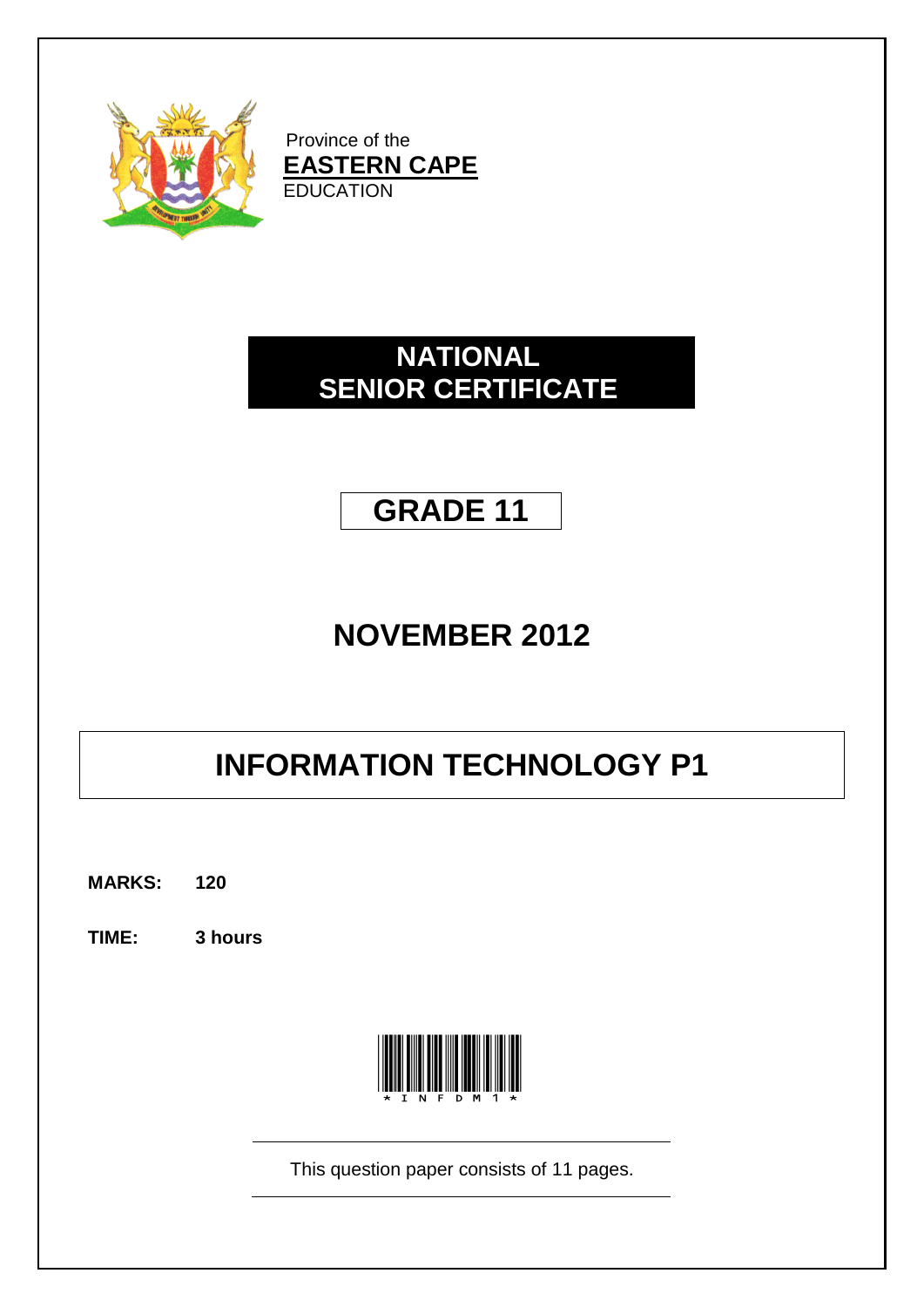# **INSTRUCTIONS AND INFORMATION**

- 1. This is a three-hour examination. Because of the nature of this examination it is important to note that you will NOT be permitted to leave the examination room before the end of the examination session.
- 2. You require the files listed below in order to answer the questions. They are EITHER on a stiffy disk OR CD issued to you, OR the invigilator/educator will tell you where to find them on the hard drive of the workstation you are using OR in which network folder it is. If the files are issued to you on a CD, you need to copy them onto your hard disk.

# **QUESTION 1**

Tuckshop.mdb Suppliers.txt Stock.txt Question1\_UX.pas Question1\_UX.dfm Question1\_PX.dpr

# **QUESTION 2**

Stock.txt Question2\_UX.pas Question2\_UX.dfm Question2\_PX.dpr

# **QUESTION 3**

Question3\_UX.pas Question3\_UX.dfm Question3\_PX.dpr

If a disk or CD containing the files was issued to you, write your surname on the label.

- 3. Save your work at regular intervals as a precaution against power failures.
- 4. Read ALL the questions carefully. Do only what is required by the question.
- 5. During the examination you may use the manuals originally supplied with the hardware and software. You may also use the HELP functions of the software. You may NOT refer to any other resource material.
- 6. At the end of this examination session you will be required to hand in the stiffy or CD given to you by the invigilator with your work saved on it, or you must make sure that all your work has been saved on the network as explained to you by the invigilator/educator. Ensure that all files can be read.
- 7. You also have to hand in printouts of the programming code for all the questions you have done.
- 8. All printing of programming questions will take place within an hour of the completion of the examination.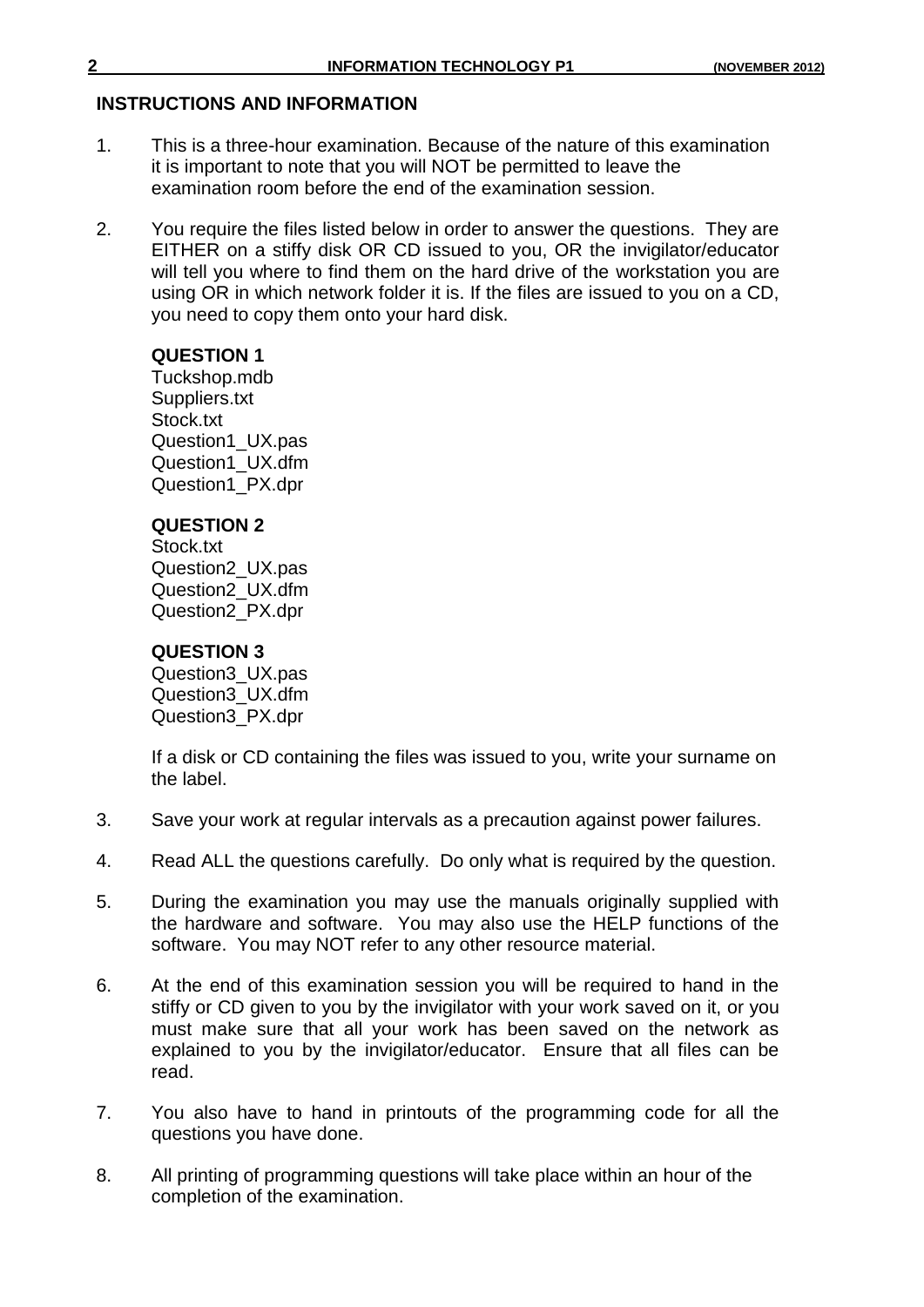#### **SCENARIO**

**The school tuck-shop is a very lucrative business and demands excellent management. The choices of stock, as well as which suppliers to use, are important decisions that have to be made on a regular basis. As you are providing a service to learners the prices have to be quite reasonable and making a profit is not always the main aim, rather healthy food choices.**

### **QUESTION 1 DATABASE AND DELPHI**

The database, **Tuckshop.mdb**, which contains data related to this topic, has been supplied to you in a folder named **Question 1**.

Two text files have been supplied as well. If you cannot use the database provided, use the text files named **Suppliers.txt** and **Stock.txt** to create your own database named **Tuckshop.mdb** containing two tables named **Suppliers** and **Stock**. Change the data types of the fields of the tables to the specifications given below. Create a one-to-one relationship between the two tables.

The **Suppliers** table stores data about the suppliers of stock for the tuck-shop. The fields in this table are defined as follows:

| 爾<br><b>Suppliers</b> |           |  |  |  |  |
|-----------------------|-----------|--|--|--|--|
| <b>Field Name</b>     | Data Type |  |  |  |  |
| SupplierNo            | Text      |  |  |  |  |
| Supplier              | Text      |  |  |  |  |
| <b>Address</b>        | Text      |  |  |  |  |
| ContactNo             | Text      |  |  |  |  |
|                       |           |  |  |  |  |

The following table is an example of the data contained in the table named **Suppliers** in the database named **Tuckshop.mdb**.

| <b>Suppliers</b> |                 |                                             |  |  |  |
|------------------|-----------------|---------------------------------------------|--|--|--|
| SupplierNo -     |                 | Supplier - Address - ContactNo              |  |  |  |
| <b>BETBAT</b>    |                 | Better Batters   61 Highveld Ro 0837128781  |  |  |  |
| <b>FFGROU</b>    |                 | Fridge Foods G 71-75 Caxton SI 0437220666   |  |  |  |
| <b>PUDFUD</b>    |                 | Pudge Fudge   54 Kings Way, ( 0437261442    |  |  |  |
| <b>QUEDIS</b>    |                 | Quenera Distri 2 Strelitzia Stre 0437221981 |  |  |  |
| <b>RJSALE</b>    | <b>RJ SALES</b> | 21 Union Ave 0437211895                     |  |  |  |
| <b>SIMBA</b>     |                 | Simba (PTY) LTI 8 Belgravia Cre 0437361424  |  |  |  |
| W2GEL            |                 | Way-2-Go Sale 8 Ridge Road, E 0828216340    |  |  |  |
| <b>WILBUT</b>    |                 | Wilson's Butch 57 Caxton Stree 0437222246   |  |  |  |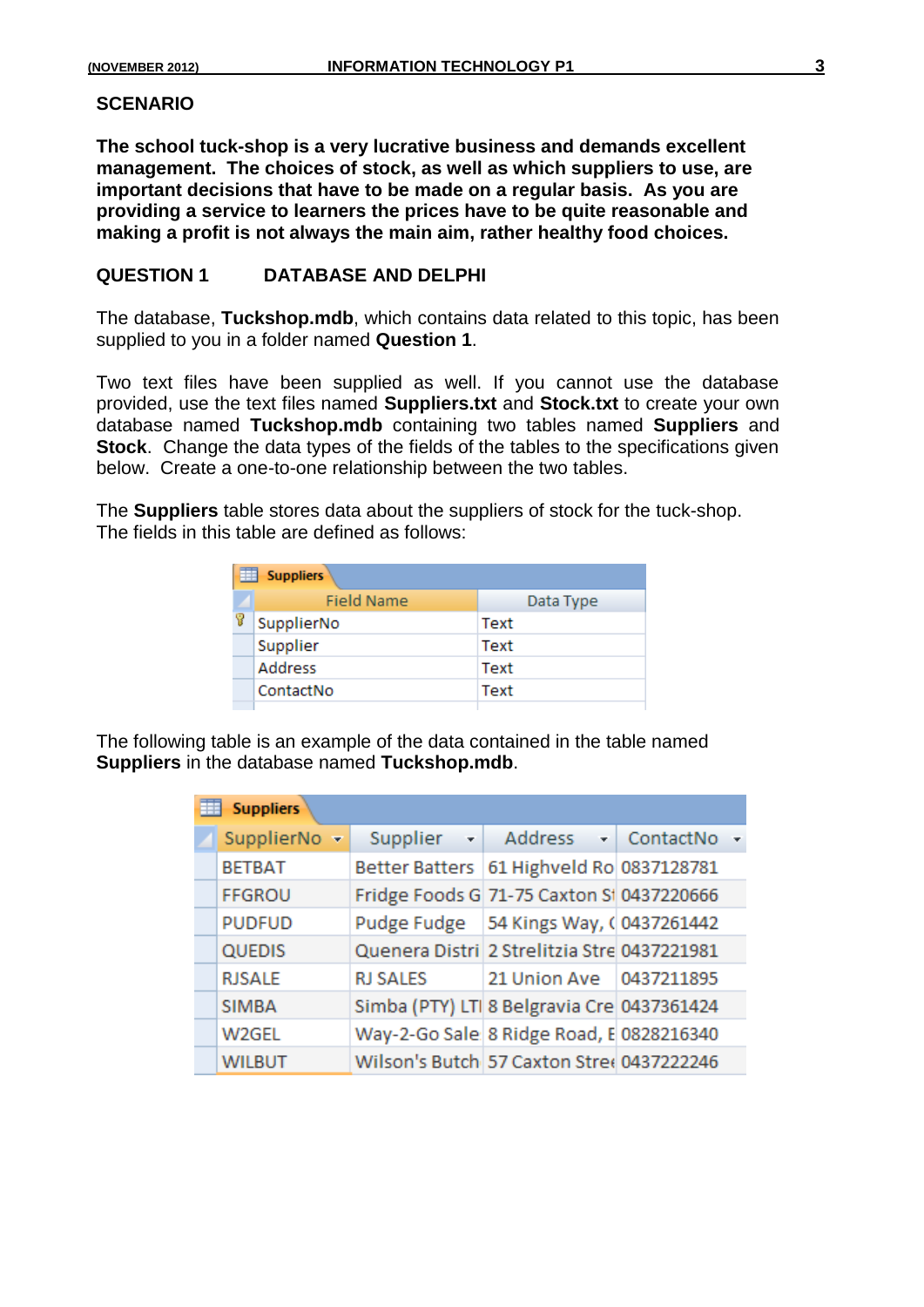The **Stock** table stores data about the stock that is either sold or used in the tuckshop. The fields in this table are defined as follows:

|   | <b>Stock</b>      |            |  |  |  |
|---|-------------------|------------|--|--|--|
|   | <b>Field Name</b> | Data Type  |  |  |  |
| Υ | <b>StockID</b>    | AutoNumber |  |  |  |
|   | Type              | Text       |  |  |  |
|   | Description       | Text       |  |  |  |
|   | <b>Units</b>      | Number     |  |  |  |
|   | <b>UnitPrice</b>  | Currency   |  |  |  |
|   | SupplierID        | Text       |  |  |  |

The following table is an example of the data contained in the table named **Stock**  in the database named **Tuckshop.mdb.**

| 亜 | <b>Stock</b>                               |                                 |                                 |                   |                      |                   |
|---|--------------------------------------------|---------------------------------|---------------------------------|-------------------|----------------------|-------------------|
|   | <b>StockID</b><br>$\overline{\phantom{a}}$ | <b>Type</b><br>۰                | Description $\sim$              | <b>Units</b><br>÷ | UnitPrice<br>$\star$ | <b>SupplierID</b> |
|   |                                            | 1 Chips                         | <b>Doritos Sweet</b>            | 48                | R 118.00 SIMBA       |                   |
|   |                                            | 2 Chips                         | Doritos Supren                  | 48                | R 118.00 SIMBA       |                   |
|   |                                            | 3 Chips                         | Simba Creamy                    | 48                | R 118.00 SIMBA       |                   |
|   |                                            | 4 Chips                         | Simba Mrs Ball:                 | 48                | R 118.00 SIMBA       |                   |
|   |                                            | 5 Chips                         | Lays Lightly Sal                | 48                | R 118.00 SIMBA       |                   |
|   |                                            | 6 Chips                         | Lays Sour Crear                 | 48                | R 118.00 SIMBA       |                   |
|   |                                            | 7 Chips                         | Lays Thai Swee                  | 48                | R 118.00 SIMBA       |                   |
|   |                                            | 8 Sweets                        | <b>Beacon Maynar</b>            | 24                |                      | R 78.94 W2GEL     |
|   |                                            | 9 Sweets                        | Beacon Sour Ba                  | 24                |                      | R 78.94 W2GEL     |
|   |                                            | 10 Sweets                       | Beacon Fruit Je                 | 24                |                      | R 78.94 W2GEL     |
|   |                                            | 11 Sweets                       | Beacon Sour Jel                 | 24                |                      | R 78.94 W2GEL     |
|   |                                            | 12 Sweets                       | <b>Beacon Teddie</b>            | 24                |                      | R 78.94 W2GEL     |
|   |                                            |                                 | 13 Flavoured Wat Tsitsikamma Be | 6                 |                      | R 20.88 W2GEL     |
|   |                                            | 14 Flavoured Wat Tsitsikamma Le |                                 | 6                 | R 20.88 W2GFL        |                   |

You have also been supplied with an incomplete Delphi program with a unit named **Question1\_UX** and a project named **Question1\_PX** in the folder named **Question 1**. Open the incomplete program.

| 7 <sup>3</sup> Question 1 | $\Box$ D $\times$               |
|---------------------------|---------------------------------|
|                           |                                 |
|                           | All Suppliers                   |
|                           | Sweets                          |
|                           | Chips from<br>Way 2 Go          |
|                           | Supplier?                       |
|                           | Liquid<br>Refreshments          |
|                           | Sweet Variety                   |
|                           | VAT                             |
|                           | Insert                          |
|                           | $\mathring{\mathbf{\Pi}}$ Close |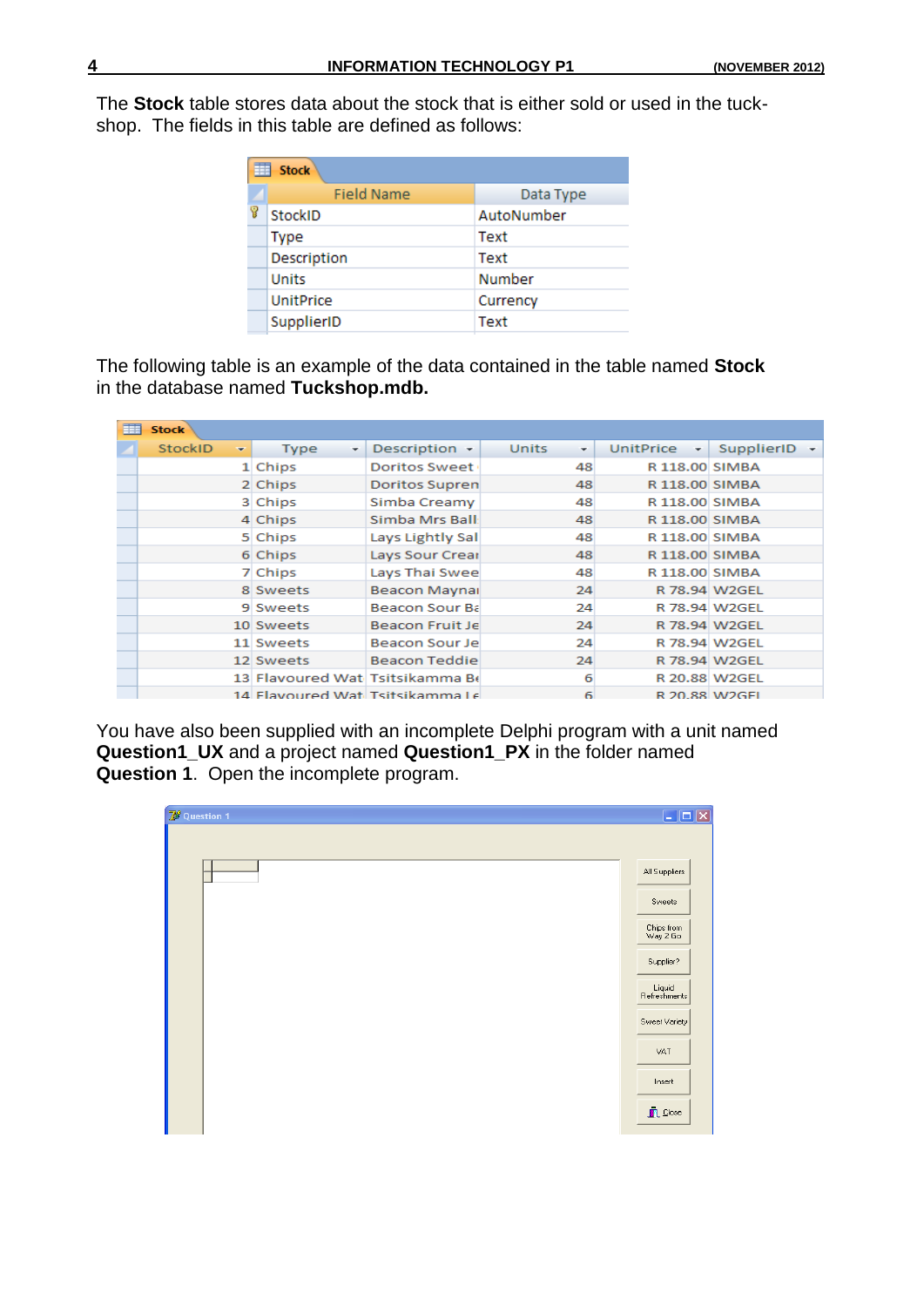- The program should be able to connect to the database named **Tuckshop.mdb**.
- When you do QUESTION 1.1 and you find that the connectivity is not in place, use the following steps to establish connection with the database:
	- Click on the ADOQuery component named **qryTuckshop**.
	- Click on the Ellipse button (three dots) to the right of the ConnectionString property in the Object Inspector.
	- Click on the Build button which takes you to the Data Link Properties dialogue box.
	- Select Microsoft Jet 4.0 OLE DB Provider and click on Next.
	- The first option on the Connection tab sheet allows you to browse and find the **Tuckshop.mdb** file.
	- Remove the user name Admin.
	- Click on the Test Connection button.
	- Click OK on each one of the open dialogue windows.

NOTE: If you cannot establish connectivity with the database at all when you execute the program you must still do and submit the programming code for marking.

# **Marks will only be awarded for the programming code that contains the SQL statements in the unit named Question1\_UX as well as code that makes use of an inputbox.**

1.1 Complete the code in the **All Suppliers** button by formulating an SQL statement to display all information from the Suppliers table, sorted according to the Supplier.

| SupplierNo      | Supplier                       | <b>Address</b>                 | ContactNo  |
|-----------------|--------------------------------|--------------------------------|------------|
| BETBAT          | <b>Better Batters</b>          | 61 Highveld Road, Berea        | 0837128781 |
| <b>FFGROU</b>   | Fridge Foods Group             | 71-75 Caxton Street, Quigney   | 0437220666 |
| <b>PUDFUD</b>   | Pudge Fudge                    | 54 Kings Way, Cambridge        | 0437261442 |
| <b>QUEDIS</b>   | Quenera Distributing (PTY) LTD | 2 Strelitzia Street, Braelyn   | 0437221981 |
| <b>I</b> RJSALE | <b>RJ SALES</b>                | 21 Union Ave                   | 0437211895 |
| ISIMBA          | Simba (PTY) LTD                | 8 Belgravia Crescent, Wilsonia | 0437361424 |
| lw2gel          | Way-2-Go Sales East London CC  | 8 Ridge Road, Beacon Bay       | 0828216340 |
| <b>WILBUT</b>   | Wilson's Butchery              | 57 Caxton Street, Quigney      | 0437222246 |

Example of output:

(3)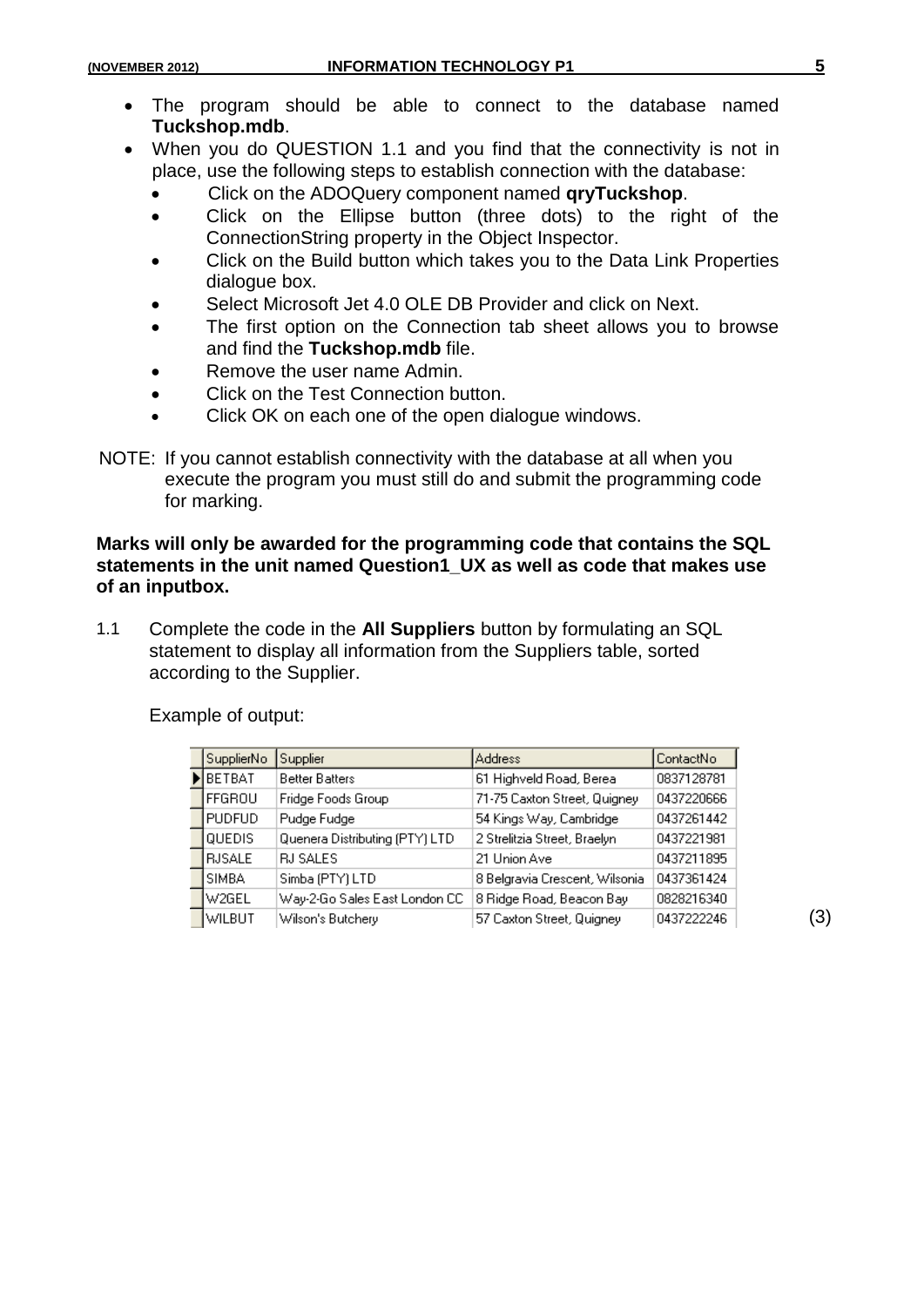1.2 Complete the code in the **Sweets** button by formulating an SQL statement to display the Description as well as UnitPrice of all the sweets in the tuckshop.

Example of output of the first few records:

| Description                  | <b>UnitPrice</b> |
|------------------------------|------------------|
| Beacon Maynards Jelly Babies | 78.94            |
| Beacon Sour Babies           | 78.94            |
| Beacon Fruit Jelly Beans     | 78.94            |
| Beacon Sour Jelly Beans      | 78.94            |
| Beacon Teddies               | 78.94            |
| Beacon Liquorope Sour        | 60.72            |
| Beacon Mallow Mice           | 46.96            |
| Rangon Mini Rabina           | 70 AO            |

1.3 Complete the code in the **Chips from Way 2 Go** button by formulating an SQL statement to display all the different chips that is received from the Supplier 'Way 2 Go'.

Example of output:

|  |          | StockID Type Description |     | Units UnitPrice SupplierID |             |
|--|----------|--------------------------|-----|----------------------------|-------------|
|  | 28 Chips | Chippanaks Beef          | 50  |                            | 23.68 W2GEL |
|  | 29 Chips | Chippanaks Tomato        | 50. |                            | 23.68 W2GEL |
|  | 30 Chips | Chippanaks Chutney       | 50. |                            | 23.68 W2GEL |
|  | 31 Chips | Chippanaks Cheese        | 50. |                            | 23.68 W2GEL |

1.4 Complete the code in the **Supplier?** button by formulating an SQL statement to display all the information about the supplier as requested by the user. Make use of an InputBox component to enter the SupplierNo.

Example of output if the SupplierNo **SIMBA** was entered:

| SupplierNo Supplier | Address                                                       | ContactNo |
|---------------------|---------------------------------------------------------------|-----------|
| SIMBA               | Simba (PTY) LTD   8 Belgravia Crescent, Wilsonia   0437361424 |           |

1.5 Complete the code in the **Liquid Refreshments** button by formulating an SQL statement to display the Supplier, Description as well as the UnitPrice of all the liquid refreshments containing the words drink/water/juice.

NB: You will need to link the tables with an appropriate *where* clause to be able to do this.

Example of output:

| supplier                       | description                 | unitprice |
|--------------------------------|-----------------------------|-----------|
| Quenera Distributing (PTY) LTD | Aquelle Lemon               | 22.2      |
| Quenera Distributing (PTY) LTD | Aquelle Litchi              | 22.2      |
| Quenera Distributing (PTY) LTD | Aquelle Marula              | 22.2      |
| Quenera Distributing (PTY) LTD | Aquelle Melon Honey         | 22.2      |
| Quenera Distributing (PTY) LTD | Aquelle Naartjie            | 22.2      |
| Quenera Distributing (PTY) LTD | Aquelle Strawberry          | 22.2      |
| Quenera Distributing (PTY) LTD | Aquelle Still Sports Bottle | 25.2      |
| era Distributing (PTY) L       | Labba Pineapple             | 10 Q      |

(3)

(4)

(4)

(7)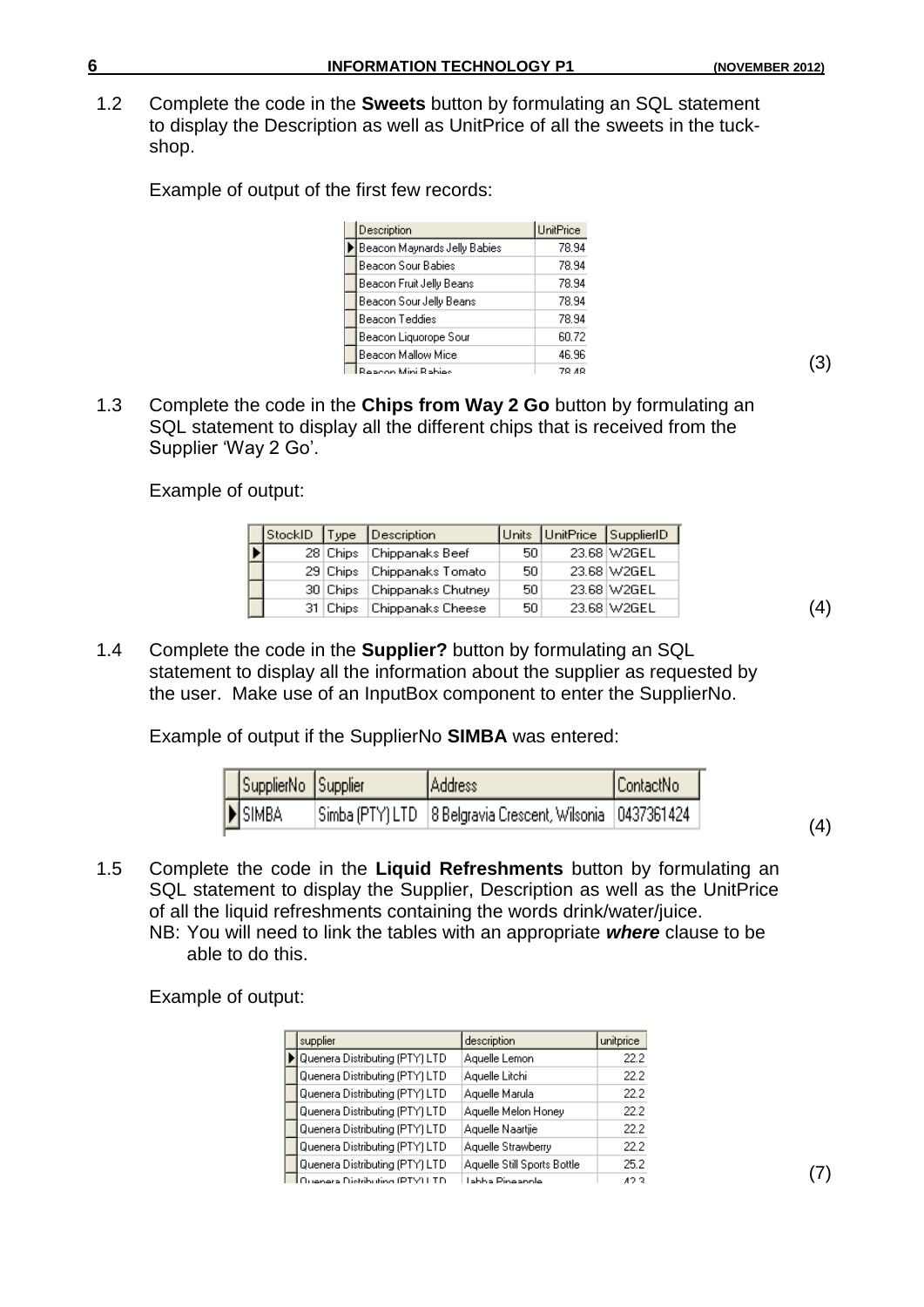1.6 Complete the code in the **Sweet Variety** button by formulating an SQL statement to count how many different sweets the tuck-shop stocks. Display the output with a suitable heading.

Example of output:

1.7 Complete the code in the **VAT** button by formulating an SQL statement that will determine the amount of VAT (14%) paid on the UnitPrice. Display the StockID, Type, Description, UnitPrice as well as the calculated field VAT.

Example of output of the first few records:

|   | Stockid | Type       | description                  | unitprice | VAT            |
|---|---------|------------|------------------------------|-----------|----------------|
| Þ |         | Chips      | Doritos Sweet Chilli         |           | 118 R 16.52    |
|   |         | 2 Chips    | Doritos Supreme Cheese       |           | 118 R 16.52    |
|   |         | 3 Chips    | Simba Creamy Cheddar         |           | 118 R 16.52    |
|   |         | 4 Chips    | Simba Mrs Balls Chutney      |           | 118 R 16.52    |
|   |         | 5 Chips    | Lays Lightly Salted          |           | 118 R 16.52    |
|   |         | 6 Chips    | Lays Sour Cream and Cheese   |           | 118 R 16.52    |
|   | 71      | Chips      | Lays Thai Sweet Chilli       |           | 118 R 16.52    |
|   |         | 8 Sweets   | Beacon Maynards Jelly Babies |           | 78.94 R 11.05  |
|   |         | 9 Sweets   | Beacon Sour Babies           |           | 78.94 R 11.05  |
|   |         | 10 Sweets  | Beacon Fruit Jelly Beans     |           | 78.94 R 11.05  |
|   | 11.     | Sweets     | Beacon Sour Jelly Beans      |           | 78.94 R 11.05  |
|   |         | 12 Ruigate | Rescon Teddies               |           | 79.94 LB 11.05 |

- 1.8 Complete the code in the **Insert** button by formulating an SQL statement that will insert a new supplier. Once the new supplier has been added, display all the information in the Suppliers table. New Supplier's Information: *SupplierNo: RJSALE Supplier: RJ SALES Address: 21 Union Ave ContactNo: 0437211895* (5)
- Enter your name and surname as a comment line in the first line of the file named **Question1\_UX.pas** containing the SQL statements.
- Save the unit **Question1\_UX** and the project **Question1\_PX** (File|Save All).
- A printout of the code of the **Question1\_UX.pas** file will be required. **[36]**

(4)

(6)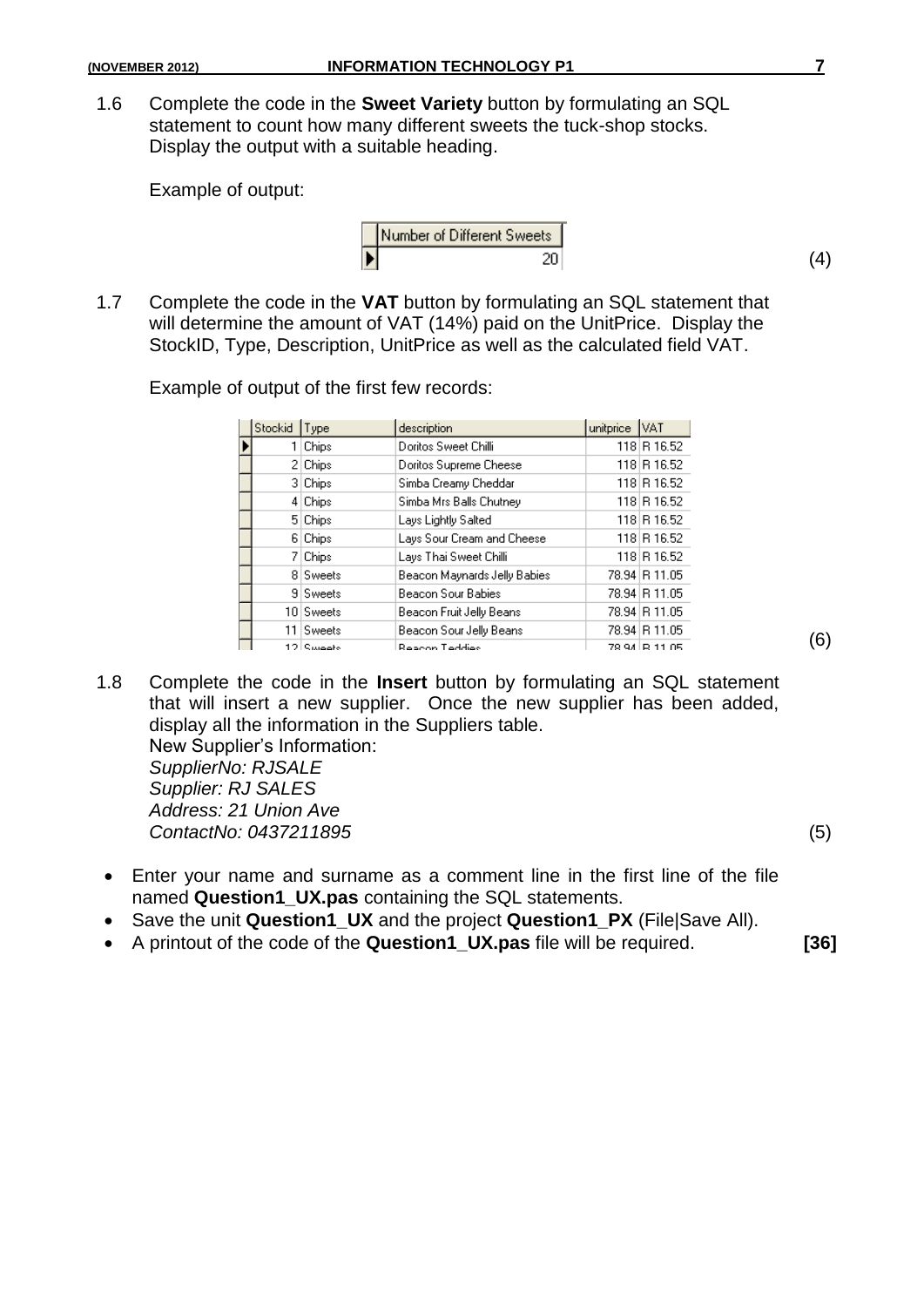(17)

### **QUESTION 2 DELPHI PROGRAMMING**

The Grade 11 Council members have to assist in the tuck-shop during break. They rotate their duty on a weekly basis. In this program you will work out the duties for a period of a month as well as many calculations regarding the stock. The stock information is stored in a text file and the Council members' names are stored in an array **arrLearners**. The code to get the information from the text file has already been written and information is stored in an array called **arrItems**. Do not delete or alter the code.

### **arrItems** contents are stored as follows: **Name of Item,Units,UnitPrice**

- 2.1 Write a procedure named **Items** which will separate the contents stored in arrItems. The array must be separated into the Name of the Item (arrName), units (arrUnits), as well as the price per item (arrPrice). (10)
- 2.2 Write code for the **Calculate Costs** button which will call procedure Items. The quantities will be generated randomly (values between 1 and 20). The amount excluding VAT must be calculated for each item based on the quantity ordered, as well as the amount including VAT (14%). Once the amount including VAT has been determined, the selling price per unit can then be calculated. The profit is calculated if all the stock is sold.

Display the information and values formatted to two decimals neatly in columns in the richedit component.

| Quantity      | Description                        | Excl VAT | Incl VAT | Selling Price Per Unit |
|---------------|------------------------------------|----------|----------|------------------------|
|               | Doritos Supreme Cheese             | 118.00   | 134.52   | 5.75                   |
| 4             | Simba Creamy Cheddar               | 472.00   | 538.08   | 5.75                   |
| 17            | Lays Lightly Salted                | 2006.00  | 2286.84  | 5.75                   |
| 9             | Beacon Maynards Jelly Babies       | 710.46   | 809.92   | 7.70                   |
|               | Beacon Sour Babies                 | 78.94    | 89.99    | 7.70                   |
| 12            | Twizza Orange                      | 420.96   | 479.89   | 6.84                   |
| $\frac{2}{3}$ | Twizza Grape                       | 70.16    | 79.98    | 6.84                   |
|               | Beacon Original Winegums           | 235.44   | 268.40   | 7.65                   |
| 17            | Aquelle Lemon                      | 377.40   | 430.24   | 8.66                   |
| 20            | Aquelle Naartjie                   | 444.00   | 506.16   | 8.66                   |
| 8             | Aquelle Strawberry                 | 177.60   | 202.46   | 8.66                   |
| 13            | Aquelle Still Sports Bottle        | 327.60   | 373.46   | 9.83                   |
| 8             | Muffins                            | 403.20   | 459.65   | 9.83                   |
|               | lProfit if ALL stock sold: 7010.11 |          |          |                        |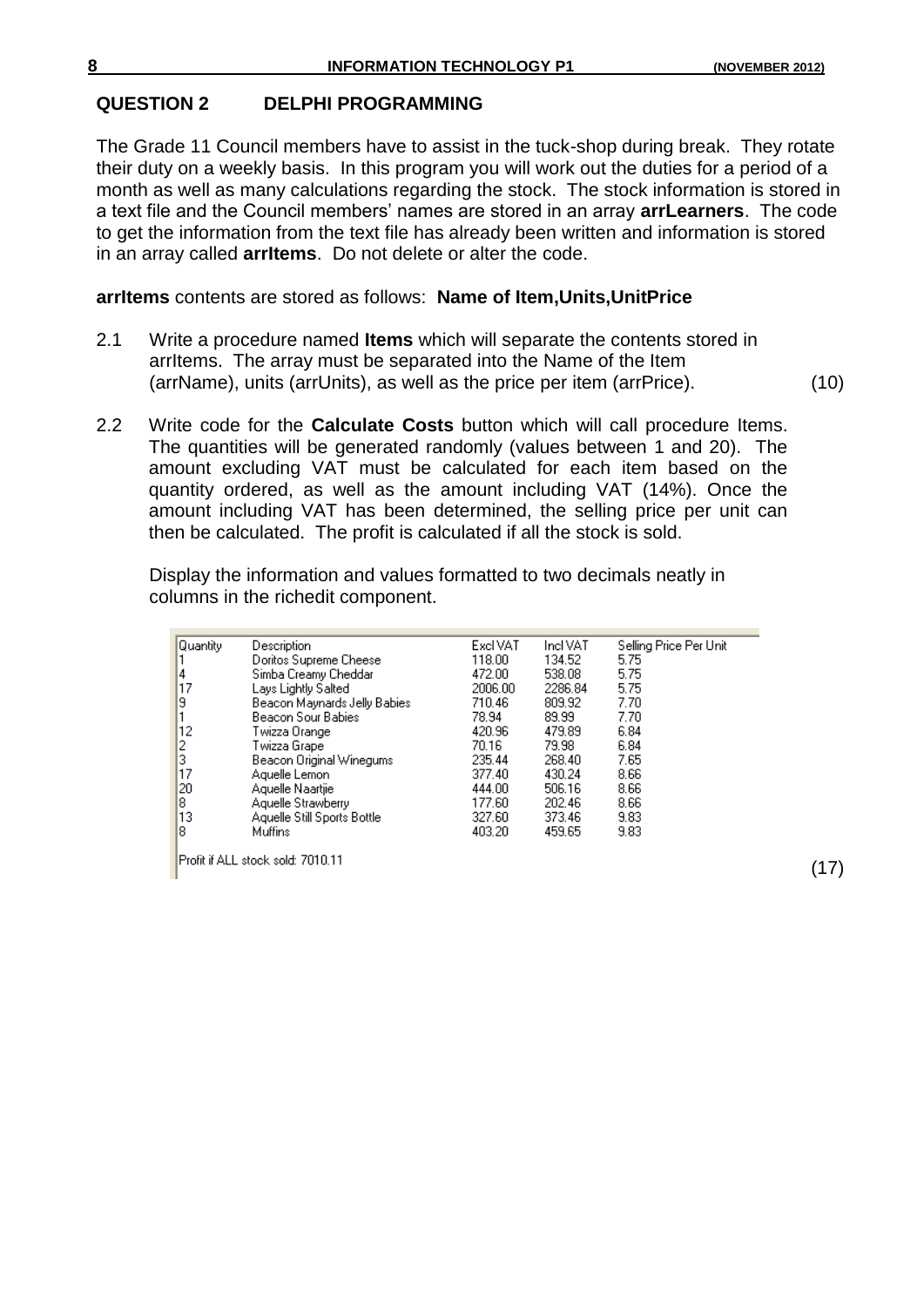2.3 Write code for the **Duties** button which will sort the Council members' names in alphabetical order. Once the names are sorted they must be put in groups of five to work over a period of four weeks.



- Enter your name and surname as a comment line in the first line of the file named **Question2\_UX.pas**.
- Save the unit **Question2\_UX** and the project **Question2\_PX** (File|Save All).
- Make a printout of the code of the **Question2\_UX.pas**. **[40]**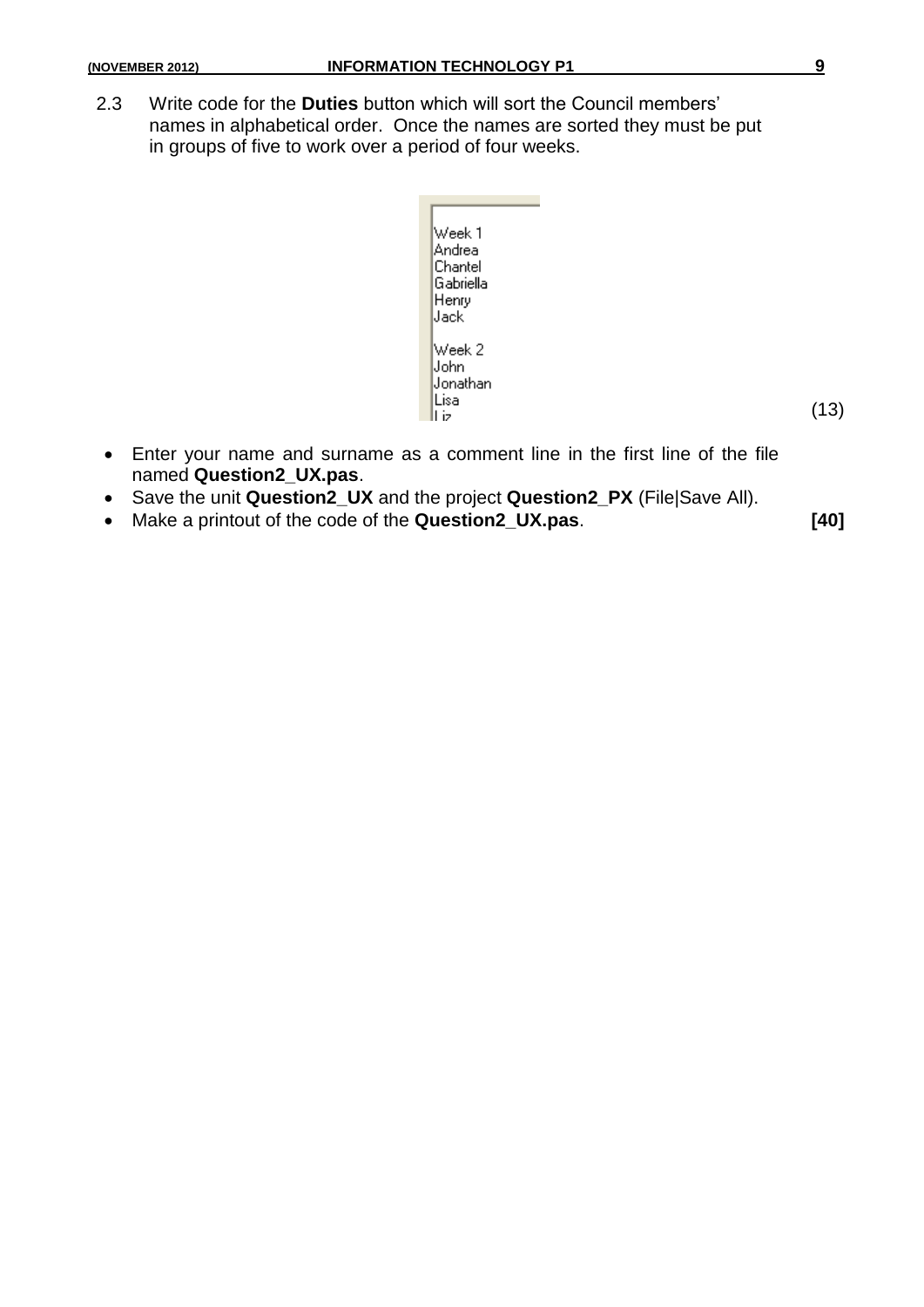# **QUESTION 3 DELPHI PROGRAMMING**

The Department of Education required information about Grade Eleven learners in order to start the registration process before the Grade Twelve final exams the following year. Grade Eleven learners are requested to provide their ID numbers. Many times the ID numbers are recorded incorrectly and with this program those errors can be eliminated.

- 3.1 3.1.1 Write a function called **LengthID** which will receive the ID number as a parameter and will return a boolean value indicating that the ID number is the correct length. All South African ID numbers must contain 13 digits. (4)
	-
	- 3.1.2 Write a procedure called **DateOfBirth** which will receive the ID number as a parameter and will return the date of birth in the following format: YYYY/MM/DD. The first six digits of an ID number represent the YYMMDD. (8)
	- 3.1.3 Write a function called **Gender** which will receive the ID number as a parameter and will return a value M or F indicating the gender. The seventh digit of an ID number is the gender digit. If it is less than 5 (0 to 4) the person is female and if the digit is between 5 and 9 (inclusive) then the person is male. (5)
	- 3.1.4 Write a function called **Verify** which will receive the ID number as a parameter and will return a boolean value. An ID number is verified as follows:
		- ID Number 8001015009087 as an example:
			- Add all the digits in the odd positions (excluding the last digit)  $8 + 0 + 0 + 5 + 0 + 0 = 13$
			- The digits in the even positions must be multiplied by 2  $011098 * 2 = 22196$
			- Add all the digits after it has been multiplied  $2 + 2 + 1 + 9 + 6 = 20$
			- Add the answers of step 1 and step 3  $13 + 20 = 33$
			- Subtract the second digit from 10.  $10 - 3 = 7$
			- If the answer is the same as the last digit of the ID number then the ID number is correct else it is invalid.  $7 = 7 \rightarrow$ ID NUMBER IS VALID
			- Example output on next page. (5)
- 3.2 Write code for the **Enter ID number** EventHandler which will ask the user to enter an ID number by making use of an InputBox component. If the ID number does not consist of 13 digits then a message must be displayed informing the user and must also enable the user to enter the ID number again until it consists of 13 digits.

The ID number must be verified and if it is correct it must display a suitable message in the richedit component and also the display the gender and date of birth. If the ID number is not correct a message must be displayed in the richedit component. (14)